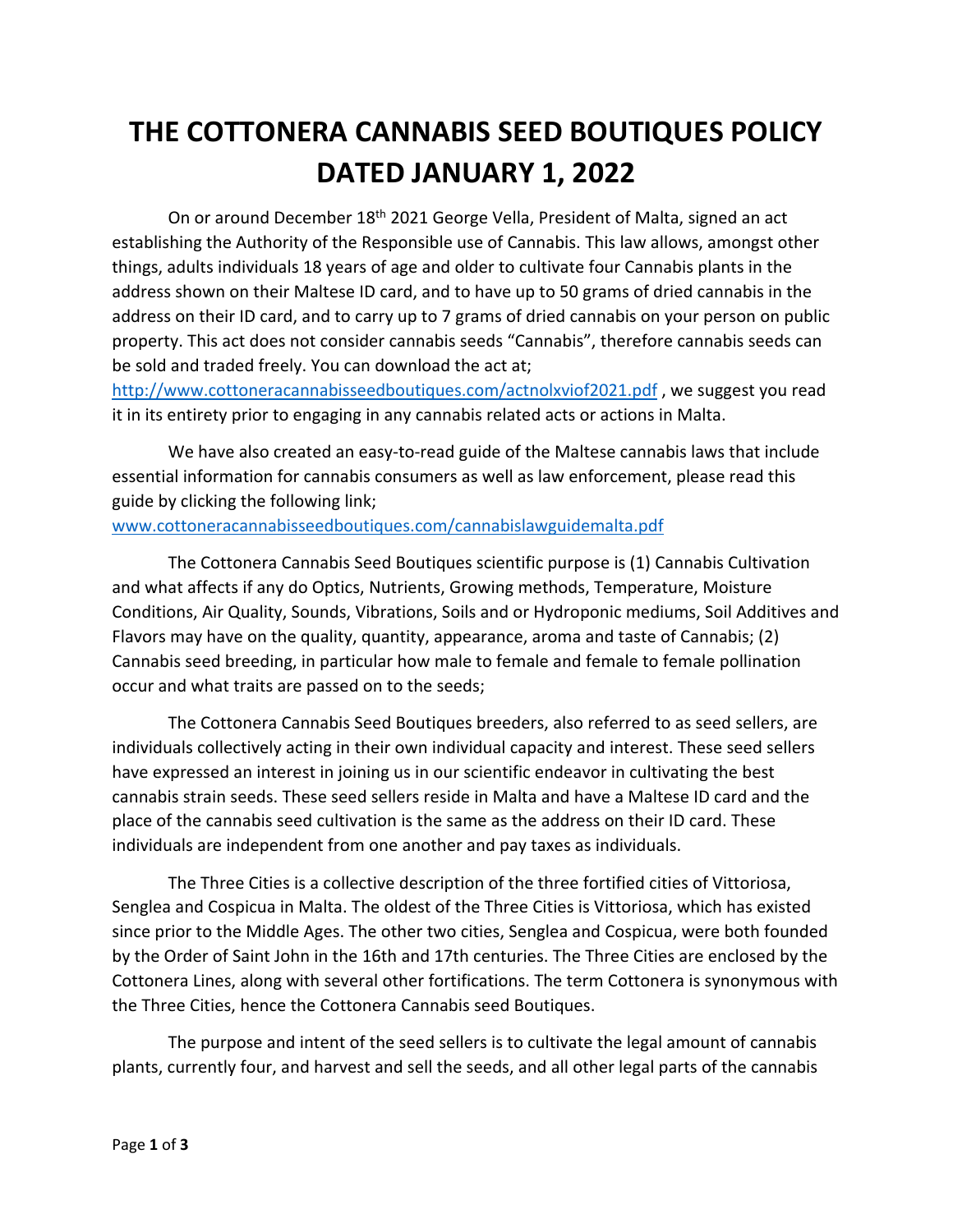plant, and to be involved and cooperate with us, or others, in the scientific development of Cannabis and Cannabis seeds.

The purpose and intent of the seed buyer is to buy cannabis seeds, and other legal components of the cannabis plant and offer them for consideration and sale to its customers, and to continuously improve the quality and the understanding of Cannabis and to document and share our findings with the scientific community.

Cannabis breeding practices include any and all scientific techniques created to improve or alter the cannabis plants genetic trait or growth

 All seed sellers are at least 18 years of age or older and have expressed an interest in cultivating cannabis for the purpose of making money and or participate in the science of breeding Cannabis and Cannabis seeds. Seed sellers cultivate and harvest all legal components of the cannabis plant in particular cannabis seeds and breeding.

 Cannabis seed sales is a legal activity subject to VAT and declaration of income taxes in Malta. Seed buyer and seed seller agree and understand that a VAT receipt invoice must be issued for each and every transaction to every customer in accordance to Maltese law.

You can further educate yourself by downloading and reading the CHAPTER 101 DANGEROUS DRUGS ORDINANCE at; www.cottoneracannabisseedboutiques.com/chapter101drugsordinance.pdf

## **Definitions;**

**Boutique;** is a business or establishment that is small and sophisticated;

**Cannabis;** means the inflorescence and leaves of any plant of the genus Cannabis and includes any resin obtained from the said plant and any preparations derived from the said plant, but does not include its seeds, or cannabinoid products containing not more than zero point two (0.2) percent of tetrahydrocannabinol (THC);

**Cannabis seed;** is not considered cannabis, a cannabis seed if allowed to germinate and is cared for properly will become a cannabis plant;

**Cannabis pollen;** is a fine powdery substance consisting of microscopic grains discharged from the male or female part of a flower of a cannabis plant. Each grain contains a male or female gamete that can fertilize the female ovule. Both male and female cannabis plants can produce pollen, males do so naturally and females are chemically triggered.

**Cannabis law;** refers to any and all Maltese Cannabis laws including ACT No. LXVI of 2021 or any amended version;

**Cannabis cultivation;** is the act of preparing land/soil/hydroponics and growing cannabis on/in it, or the act of growing cannabis;